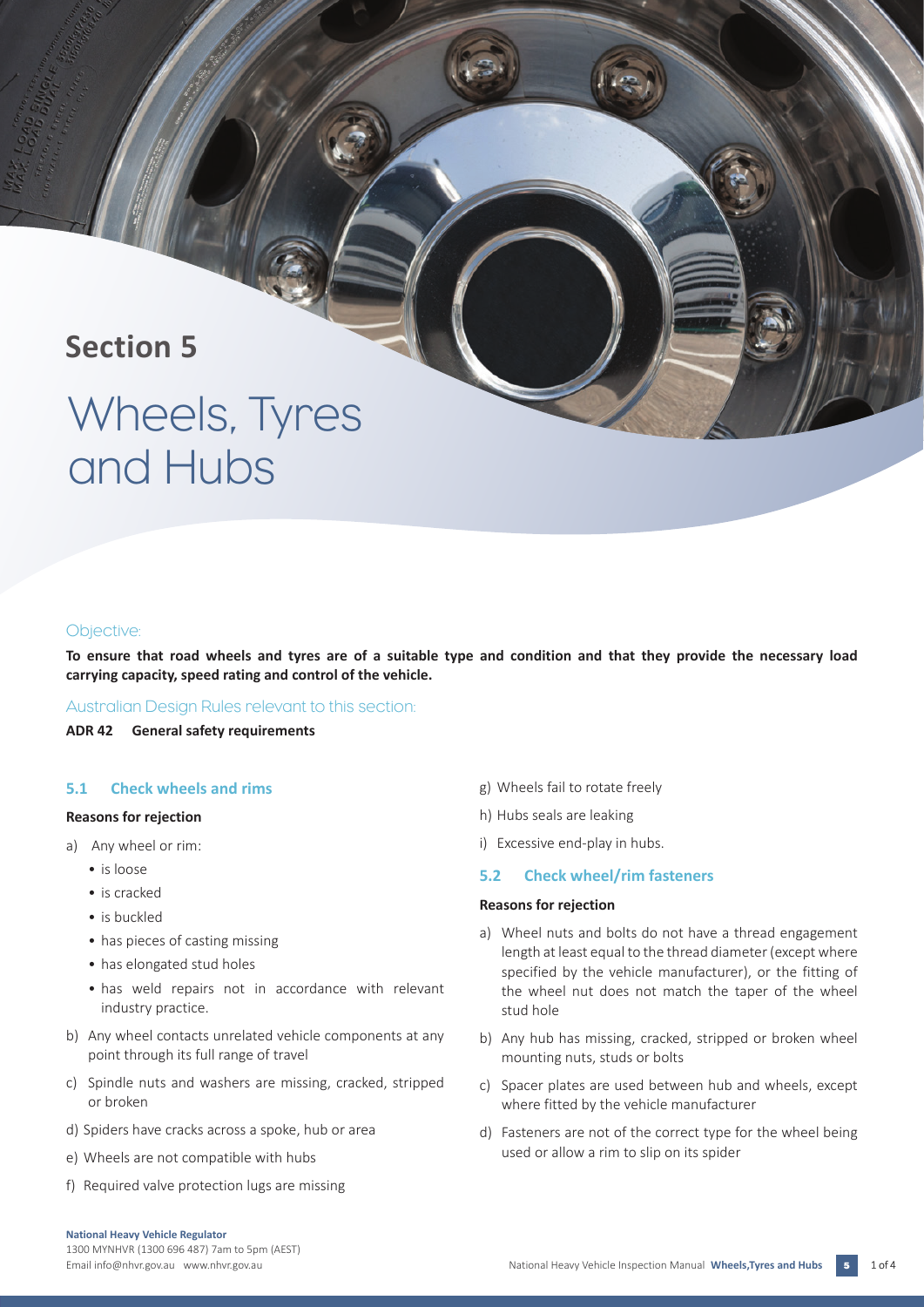- e) Any item that is fitted to the tyre, rim or wheel (other than tyre pressure monitoring or inflation) which is not technically essential to the vehicle, protrudes from any part of the vehicle so that it is likely to increase the risk of bodily injury to any person
- f) Any item that is fitted to the tyre/rim/wheel (other than tyre pressure monitoring or inflation) which is technically essential to the vehicle, is not designed, constructed and affixed to the vehicle in a way that does not minimise the risk of bodily injury to any person.

### **5.3 Check retaining rings**

### **Reason for rejection**

a) Lock or side rings are incorrectly seated, sprung, mismatched, bent, broken or cracked.

### **5.4 Check tyres**

### **Reasons for rejection**

a) A tyre does not have at least 1.5mm tread depth in the principal groove, in a continuous band which runs around the whole circumference of the tyre and extends across at least 75% of the width of the tyre

*Note: For further information on how to measure tyre tread depth see additional information – Measuring Tyre Tread.* 

*Note: Tread wear indicators are built into most tyres to indicate when tread depth reaches about 1.5mm. The depth of the tyre tread above these indicators is not included in the assessment of tread depth around the circumference of a tyre.*

*In effect, these requirements allow a tyre to be worn to less than 1.5mm tread depth on its edges, provided that at least 75% of the remaining width of the tyre has a minimum tread depth of 1.5mm around the whole circumference.*

- b) The tyres do not match the manufacturer's tyre placard (if fitted) or modification approval
- c) A tyre (including sidewalls) has deep cuts,chunking, bumps, bulges, exposed cords or other signs of carcass failure
- d) A tyre has been re-grooved (except where indicated on the side wall that the tyres are suitable for re-grooving)
- e) When in the straight ahead position, the sidewall of any tyre projects beyond the extreme width of the mudguards

*Note: This excludes elevations due to labelling, decoration or protective bands.*

f) The vehicle has been fitted with a non-OEM front wheel (i.e. rim and tyre) that has not been approved as a modification

*Note: For further information on modifications refer to Appendix B – Vehicle Modifications.*

- g) Any tyre is not of a type constructed for unrestricted road use
- h) Any retreaded or remoulded tyre is not marked with the words "RETREAD" or "REMOULD", and where speed limited the words "MAX. SPEED XX KM/H" or "SPEED LIMITED TO XX KM/H" (XX means the max speed i.e. 125km/h)

*Note: For more information on retreaded tyres, refer to Additional Information – Retreaded Tyres.*

- i) The speed rating of all tyres is not of at least 100km/h or the vehicle's top speed, whichever is the lesser, unless a lower rating has been specified by the manufacturer
- j) Any tyre fitted to an axle is not of sufficient size and capacity to carry the part of the vehicle's gross mass transmitted to the ground through that axle
- k) Dual tyres contact each other
- l) Any tyre on a vehicle contacts the body, chassis, frame, braking, steering or suspension components at any point through its full range of travel
- m) A tyre has cleats or other gripping devices that could damage road surfaces
- n) Tyres are not compatible with the rim to which they are fitted.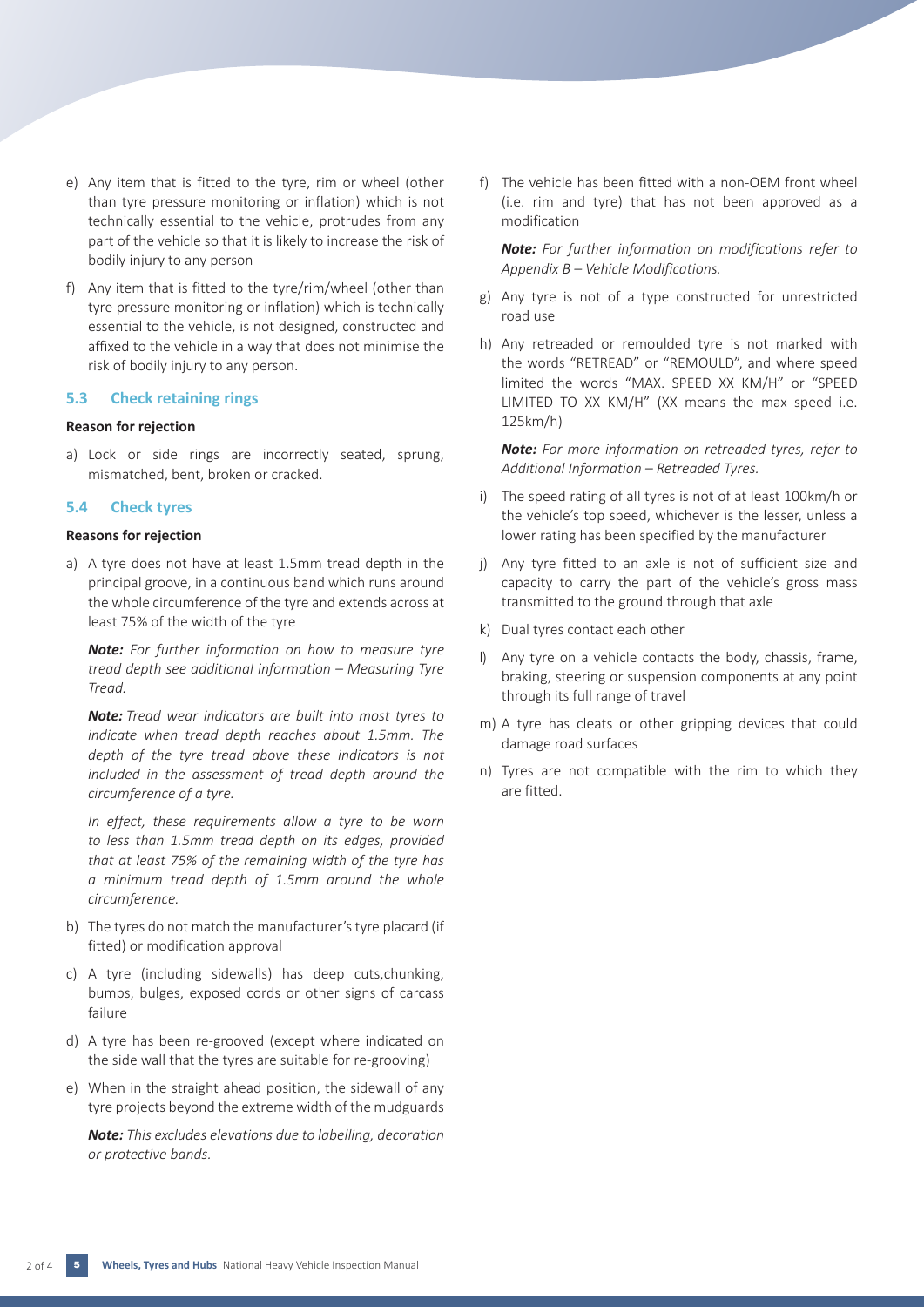# Additional Information – Retreaded Tyres

The use of retreaded tyres retreaded must be in accordance with Australian Standard AS 1973 *Pneumatic tyres – Passenger car, light truck, and truck/bus – Retreading and repair processes*. The details listed below advise of the requirements listed in AS 1973 to ensure compliance.

### **Marking of retreaded tyres**

### **Marking on one side:**

Each retreaded tyre must bear on at least one side wall or shoulder the following marking:

- a) The nominal size of the tyre
- b) The word 'RADIAL' or 'R' in the size designation, for a radial ply tyre
- c) The word 'TUBELESS', if applicable
- d) The maximum load rating, ply rating, or service description of the tyre.

*Note: In the case of a remould, the service description is to be clearly identified as the original service description applicable to the tyre when new.*

### **Marking on both sides:**

Each retreaded tyre must bear on both side walls or shoulders the following marking:

a) The word 'RETREAD' or 'REMOULD', if applicable

*Note: The maximum speed rating must be placed adjacent to 'Retread' or 'Remould', as applicable.*

b) For light truck tyres, the maximum speed rating, expressed as follows:

i) For tyres having an original speed category when new of 'L' (120km/h) or higher, 'MAX SPEED 120km/h', or 'MAXIMUM SPEED 120km/h', or 'SPEED LIMITED 120km/h'

ii) For tyres having an original speed category when new of less then 'L' (120km/h), the original speed category.

*Note: The maximum speed rating must be placed adjacent to 'Retread' or 'Remould', as applicable.*

c) For truck/bus tyres:

i) The speed equivalent to the original speed category.

*Note: Retention of the original speed category on both side walls is sufficient to satisfy this requirement.*

ii) If structural belts have been replaced, the word 'REBELTED', and

iii) The word 'REGROOVABLE' if the retread is specifically designed for regrooving. Only tyres marked regroovable are permitted to be regrooved.

*Note: After major repairs have been carried out in the crown area, regrooving may be performed to reinstate tread grooves.*

- d) For speed limited truck or bus tyres:
	- i) The original speed symbol must be removed from the tyre
	- ii) Each speed limited tyre must bear on both side walls or shoulder of the retreaded tyre the following marking, 'max. speed 80km/h' or 'speed limited to 80km/h'.

### **Method and position of marking:**

All new marking (except for date code) on a retreaded tyre must be in letters not less than 4mm high, be permanently and legibly marked in the shoulder or upper side wall of the tyre, and be durable for the life of the retread. Date coding must be a digit week/year code. Branding with a hot iron is not permitted on light truck tyres.

### **Removal of marking:**

The following information must be removed from the tyre during retreading:

- a) The word 'TUBELESS' if a tyre originally designated as tubeless has been converted to tube type
- b) The word 'REGROOVABLE' if the retread is not designed for regrooving
- c) Any previous retreader's name or registered trademark
- d) Any marks of approval.

Removal or mutilation of any original tyre speed category symbol is not required on light truck tyres.

Any original speed category for truck/bus tyres must not be removed.

### **Marking on repaired tyres:**

Repaired tyres must be marked as follows:

a) All major repairs must be marked, in a legible and permanent manner, with the identification of the repairer and the date on which the repair was carried out

*Note: Marking is not required for unreinforced repairs.*

b) The word 'TUBELESS' must be removed if the tyre, originally designed as tubeless, has been converted to tube type.

Branding with a hot iron is not permitted on light truck tyres.